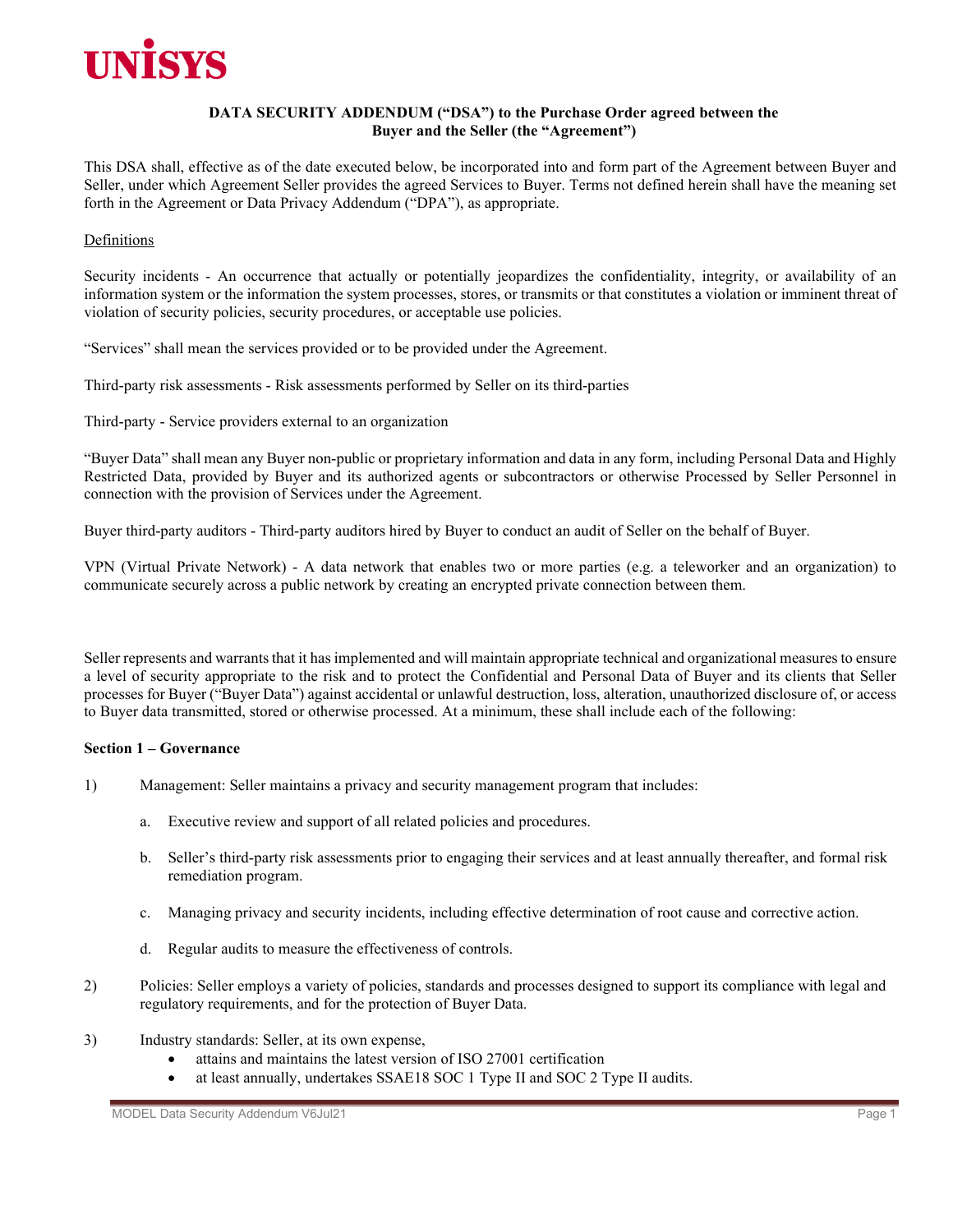

ISO 27001 certification and SSAE18 audits cover Seller's people, processes, technology and facilities related to the provision of services. Seller agrees to make available copies of the most recent ISO certificate(s) and SSAE18 audit report(s) to Buyer upon request.

#### **Section 2 – Personnel Security**

- 1) Pre-employment Screening: Seller conducts pre-employment screening to the extent legally permissible and in accordance with applicable local labor law and statutory regulations.
- 2) Confidentiality Agreement: Seller requires all personnel to agree to a Confidentiality Agreement as a condition of employment and to follow policies and procedures on the protection of personal data and confidential information.
- 3) Security and Privacy Training: Seller personnel receive training, upon hire and at least annually, in ethics, privacy and information security awareness with training content updated at least annually. Seller will document training completion and make available upon request to Buyer, proof of completion for Seller personnel providing services to Buyer.
- 4) Disciplinary Process: Seller maintains a Code of Conduct and disciplinary process that is used when personnel violate Seller security or privacy policies.

#### **Section 3 – Admittance Controls**

In order to ensure consistent security of Buyer Data, Seller adheres to at least the following admittance controls to prevent unauthorized parties from accessing Seller locations containing or processing Buyer Data:

- 1) All buildings are secured with controlled access at the entry point 24 x 7 x 365. All visitors must be signed in by an authorized person with appropriate admittance privileges and escorted at all times. The time of entry and exit are also logged.
- 2) Entry into sensitive areas, for example, areas where databases running critical applications that contain Buyer Data are located, require multi-factor authentication, for example, a key card and entry of a designated PIN number.
- 3) All physical entry controls and access rights are regularly reviewed and updated.
- 4) Documents that contain Buyer Data are kept in locked cabinets when not in use.

#### **Section 4 – Access Controls**

Seller adheres to the following access controls to data and its data processing systems to prevent unauthorized parties from accessing the systems:

- 1) Access to Buyer Data in data processing applications and to data processing systems requires a unique User ID and password.
- 2) VPN is used for remote access to Buyer Data in on-premises data processing applications and to on-premises data processing systems. Multi-factor authentication is used for remote access to Buyer Data in cloud-based data processing applications and to cloud-based data processing systems.
- 3) Access is based upon documented, approved requests according to a documented user access provisioning process.
- 4) Access is provided on a least privileges basis and based upon user role and need for access in order to perform the services. The determination of whether a person requires access is made based on the role as defined in the solution architecture of the Services.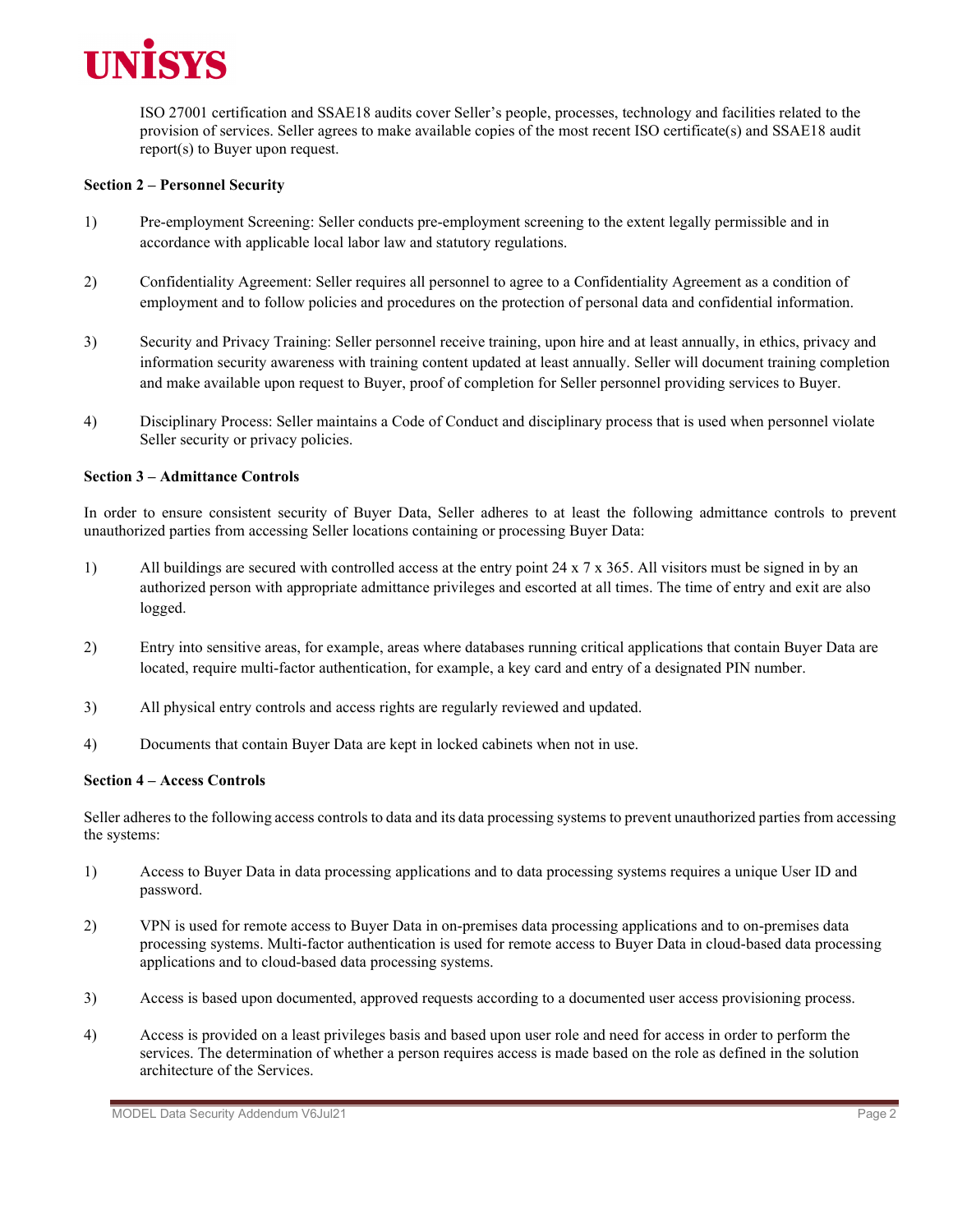

- 5) Seller segregates access control duties to ensure the risk of a deliberate fraud is mitigated as the collusion of two or more persons would be required in order to circumvent controls and the risk of legitimate errors is mitigated as the likelihood of detection is increased.
- 6) Seller triggers automatic revocation of access rights within 24 hours when a user leaves the company or changes roles.
- 7) An access review process is managed at least annually to review the currency of the access privileges provided. Any unwanted rights are promptly removed upon detection.
- 8) Seller adheres to the following minimum standard password requirements when using Seller systems and applications to access, store and process Buyer Data:
	- a. Accounts are locked after maximum of 5 failed login attempts
	- b. Inactive sessions are terminated automatically within 10 minutes of inactivity and require re-authentication.
	- c. Passwords automatically expire at 90 days for general users and 45 days for administrators.
	- d. Passwords must be different from the previous ten (10) passwords used.
	- e. Upon initial logins, users are forced to change passwords.
	- f. Complex password is mandated (min 8 characters and three of four character types: one upper case, one lower case, one number, and one special non-alphanumeric character). Administrator accounts must follow minimum 12 character password.
- 9) Seller PCs and servers are automatically locked with a password protected screen saver after 10 mins of inactivity.
- 10) Applications and systems used to provide services to Buyer contain logs that document access to Buyer data.
- 11) Buyer Data is encrypted at rest on Seller's systems and applications. Encryption algorithms and minimum key lengths are consistent with the most recent NIST guidelines and/or Center for Internet Security (CIS) Benchmarks.

### **Section 5 – Data Transmission Controls**

- 1) Network traffic, Passwords, API interactions and all data flow between various tiers of the infrastructure are encrypted. Encryption algorithms and minimum key lengths are consistent with the most recent NIST guidelines and/or Center for Internet Security (CIS) Benchmarks.
- 2) Seller requires that wireless network communications used for Buyer data are encrypted using the WPA2 (or above), with EAP-TLS.
- 3) Seller only transfers Buyer Data to authorized third parties approved by Buyer. The approval is documented in writing and maintained by the Seller.

#### **Section 6 – Data Entry Controls**

- 1) Seller systems and applications containing Buyer Data have the capability to generate activity and event logs in order to determine when access to systems, applications and Buyer data is made and by whom.
- 2) Seller policies and standards define log retention schedules.
- 3) Logs contain sufficient information about the event. For example, the type of event, when the event occurred, where the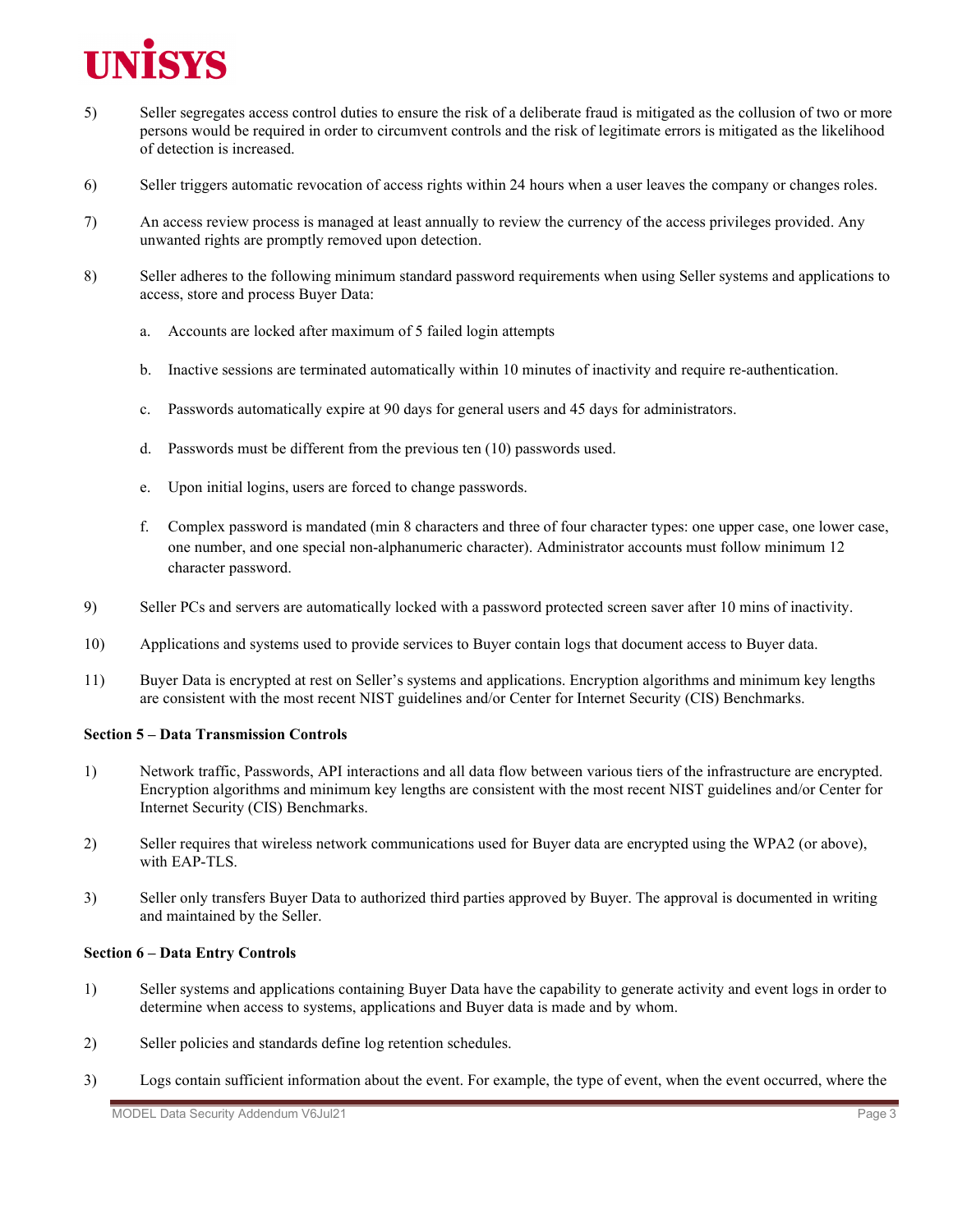

event occurred, the source of the event, the outcome (success or failure) of the event, and the identity of any user/subject/device associated with the event.

# **Section 7 – Order Controls**

Seller employs the following measures to ensure that Buyer Data is processed according to Buyer' instructions:

- 1) Buyer' processing instructions are documented in the contractual agreement between the parties.
- 2) Seller uses controls and processes to ensure compliance with contractual terms including data processing instructions.
- 3) All Seller personnel and subcontractors are contractually bound to respect the confidentiality of all confidential information, including Buyer Data.

### **Section 8 – Availability Controls**

Seller employs the following measures to ensure Buyer Data is protected against random destruction or loss:

- 1) For people, processes, technology and facilities related to the provision of services, Seller maintains disaster recovery and business continuity plans that are regularly reviewed and updated to meet our expanding activities and services. These plans are designed to reduce or eliminate the loss potential to Services, and meet the recovery time objective, recovery point objective and minimum business continuity objective agreed between Buyer and Seller. Seller, at its own expense, test the data backups restoration, disaster recovery and business continuity plans, at least annually. Seller, upon request, will provide the test results to Buyer. Seller, at its own expense, shall promptly take the necessary measures to remedy any deficiency identified from the test and ensure remediation of deficiencies within the agreed timelines.
- 2) Physical protection against damages from natural and manmade disaster is implemented at all locations storing Buyer Data.
- 3) The information processing systems and facilities are adequately protected from power failures and other disruptions by using permanence of power supplies such as multiple feeds, uninterruptible power supply (ups), backup generator and other supporting utilities.
- 4) Equipment is maintained in accordance with the manufacturer's recommended service intervals and specifications.
- 5) Seller mandates media handling and secure destruction standards for the safe and permanent destruction of Buyer Data that is no longer required.
- 6) Seller systems are protected with antivirus software, and encryption controls such as Bitlocker. Systems are enabled with real time protection and periodical scans, and are regularly updated with latest anti-virus signatures. All systems are centrally monitored and managed for virus activity. Reports are generated regularly identifying any assets which are infected, have outdated signatures or do not have antivirus installed/activated, and remedial actions taken.
- 7) Seller has implemented controls to detect, prevent and recover against malware and ransomware.
- 8) Seller owned PCs have active up-to-date personal firewall and intrusion prevention software. Seller centrally manages the personal firewall and intrusion prevention software installed on PCs for reporting and to distribute software updates, rule set definitions, and signature updates. Policy rules are reviewed and updated as new threats are identified.
- 9) Seller maintains, and routinely tests, a secure configuration of applications and systems at all times.
- 10) Seller has a firewall and intrusion detection system (IDS) or intrusion protection system (IPS) monitoring all data flows. Firewall and IDS / IPS are kept current with the latest software updates and signature updates. Policy rules are reviewed and updated as new threats are identified.

MODEL Data Security Addendum V6Jul21 **Page 4** Page 4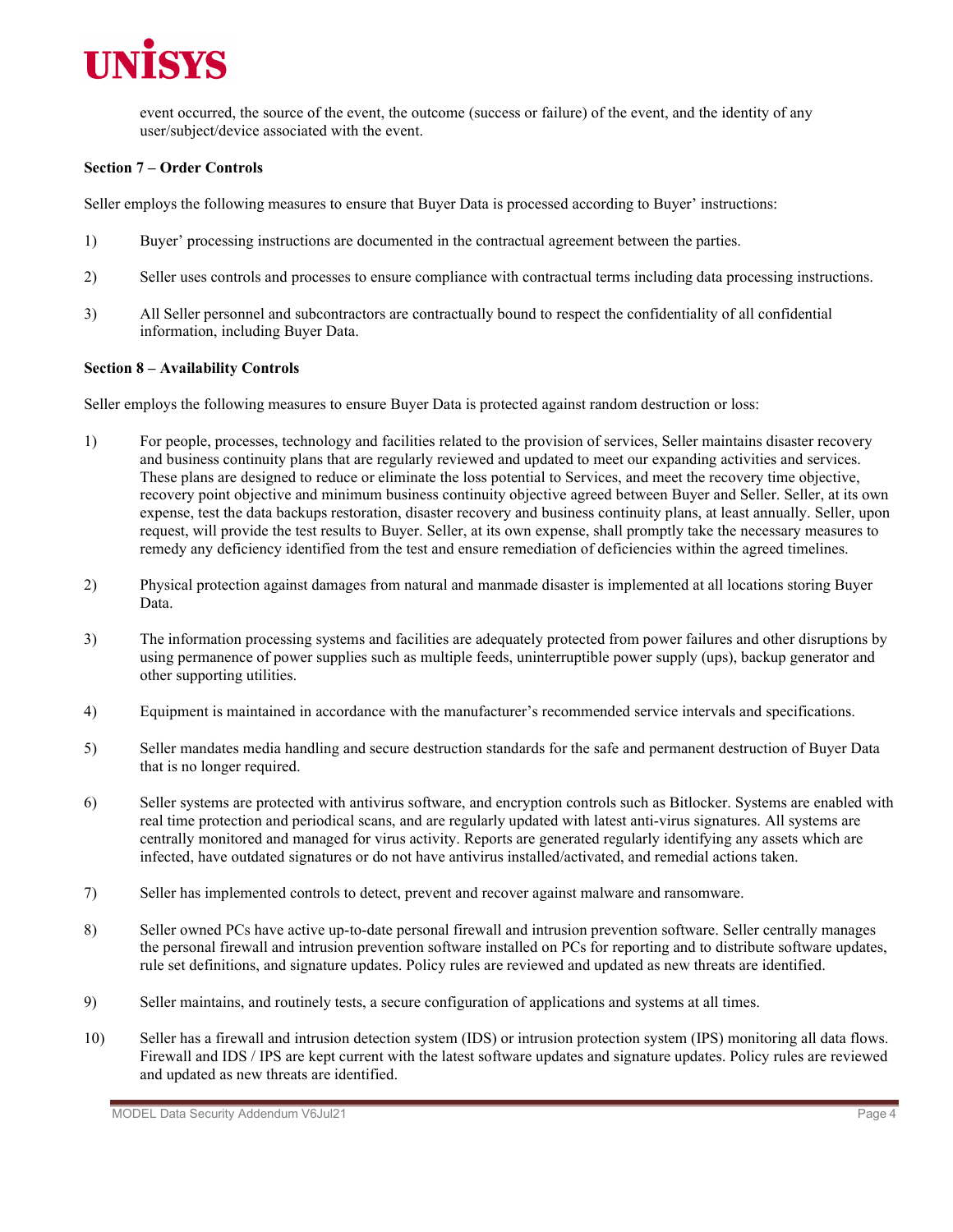

- 11) Seller has implemented web application firewalls, or an equivalent solution for protecting its externally facing web applications that are used to store and process Buyer data.
- 12) For in-house application and software development, Seller has established a secure development methodology and coding standards based on industry frameworks such as OWASP Top 10, SANS or NIST.
- 13) For in-house application and software development, Seller mandates a secure code review using manual and / or automated means before production use and when there is a major change. Vulnerabilities are remediated before use of the application and software in production environment.
- 14) Periodic vulnerability scans (at least quarterly) are performed by qualified personnel on Seller applications, systems and network used to access, process and store Buyer data. Vulnerabilities discovered are addressed in a timely manner. A copy of the report and re-test results confirming the closure of the vulnerabilities are provided to Buyer, upon request.
- 15) Periodic penetration tests (at least annually) are performed by qualified external firms on Seller applications, systems and network used to access, process and store Buyer data. Vulnerabilities discovered are addressed in a timely manner. A copy of the report and re-test results confirming the closure of the vulnerabilities are provided to Buyer, upon request.
- 16) Security patches are installed in a timely manner based on the criticality of patches.

### **Section 9 – Separate Processing**

Seller employs the following measures to ensure separate processing of Buyer Data is maintained:

- 1) Buyer data sets that are required for Seller to provide services are supplied to Seller by Buyer. Before such data is supplied, Buyer provides instructions for the processing of the data set and Seller follows the instructions to ensure the data is used only for the purpose prescribed by Buyer or its clients.
- 2) Seller physically or logically separates the test and development environment from the production systems and applications used to provide services to Buyer.
- 3) Production data is not copied into a non-production environment unless production equivalent controls are provided.
- 4) Seller separates Buyer Data either physically or logically from Seller's internal data and other clients' data.

# **Section 10 - Security Incident and Privacy Incident Response Plans**

- 1) Seller follows a Data Protection and Security Incident Response Process that details the handling of intentional or inadvertent information security events affecting the integrity, confidentiality, authentication, non-repudiation, and availability of information, and the information technology infrastructure of Seller that contain Buyer Data.
- 2) Seller's process requires them to notify Buyer immediately and no more than 24 hours after discovery of a suspected with reasonable certainty or actual breach of Buyer Data.
- 3) All Incidents are resolved in a time-bound manner and following their closure the lessons learned are documented, provided to Buyer, and reviewed for ongoing quality and improvement purposes.
- 4) Seller provides the security incident report to Buyer within 3 working days after closing the incident

# **Section 11 – Other**

- 1) In addition, Seller shall:
	- a. direct Seller personnel not to attempt to break security systems or to obtain access to any programs or data beyond